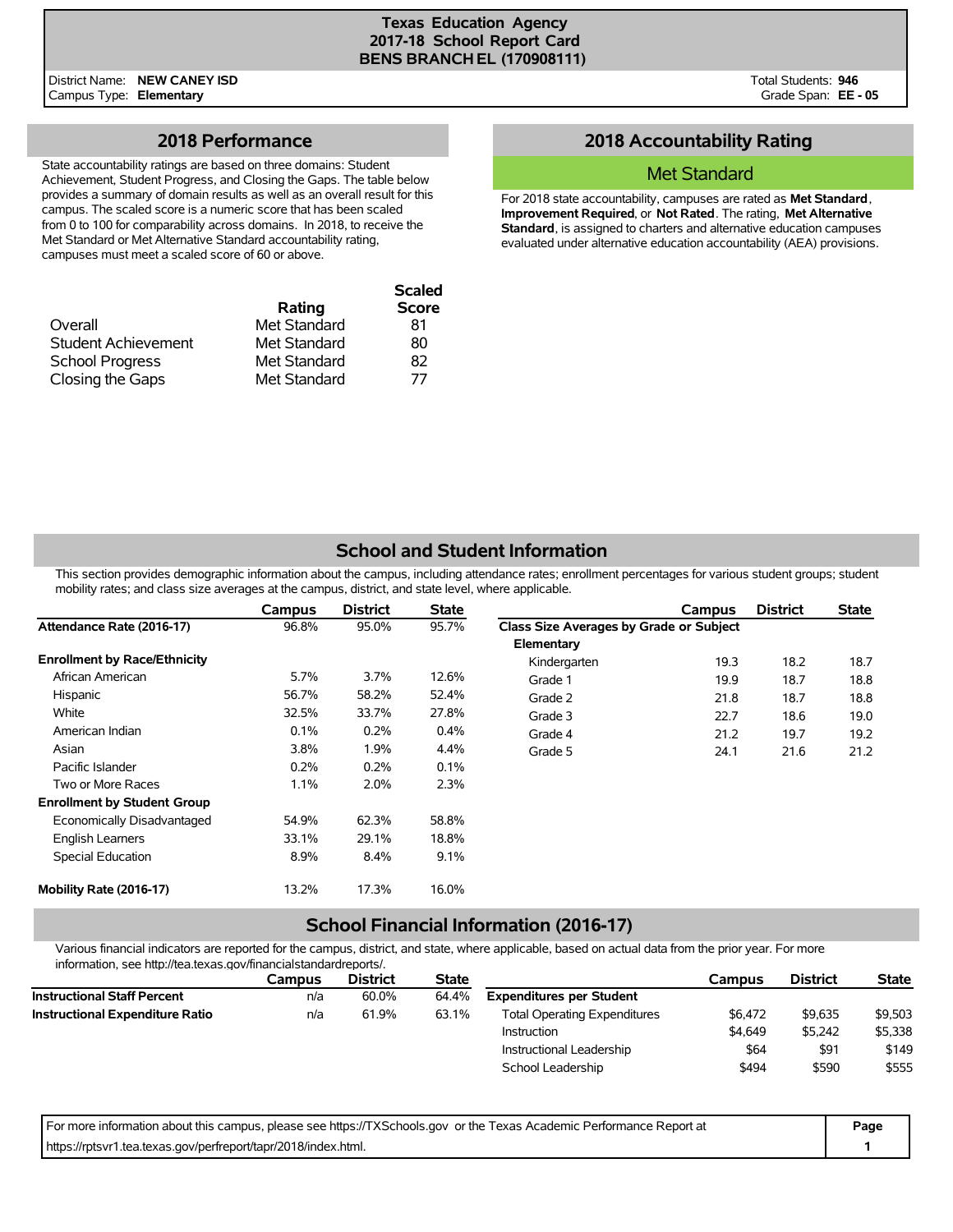# Texas Education Agency **BENS BRANCH EL (170908111)**

|                                                                                |      |              |          |        |                   |        |        |                          |        |                          | Two or         |               |
|--------------------------------------------------------------------------------|------|--------------|----------|--------|-------------------|--------|--------|--------------------------|--------|--------------------------|----------------|---------------|
|                                                                                |      |              |          |        | African           |        |        | American                 |        | <b>Pacific</b>           | More           | Econ          |
|                                                                                |      | <b>State</b> | District | Campus | American Hispanic |        | White  | Indian                   | Asian  | <b>Islander</b>          | Races          | <b>Disadv</b> |
| STAAR Performance Rates at Approaches Grade Level or Above (All Grades Tested) |      |              |          |        |                   |        |        |                          |        |                          |                |               |
| <b>All Subjects</b>                                                            | 2018 | 77%          | 71%      | 83%    | 81%               | 81%    | 86%    | $\overline{\phantom{a}}$ | 95%    | $\ast$                   | 90%            | 78%           |
|                                                                                | 2017 | 75%          | 69%      | 78%    | 79%               | 74%    | 83%    |                          | 100%   | $\ast$                   | $\ast$         | 71%           |
| Reading                                                                        | 2018 | 74%          | 68%      | 83%    | 85%               | 80%    | 87%    |                          | 93%    | $\ast$                   | $\ast$         | 78%           |
|                                                                                | 2017 | 72%          | 65%      | 76%    | 79%               | 69%    | 83%    | $\overline{a}$           | 100%   | $\ast$                   | $\ast$         | 66%           |
| Mathematics                                                                    | 2018 | 81%          | 76%      | 88%    | 83%               | 87%    | 90%    | $\overline{\phantom{a}}$ | 100%   | $\ast$                   | $\ast$         | 84%           |
|                                                                                | 2017 | 79%          | 73%      | 84%    | 79%               | 83%    | 84%    | $\overline{\phantom{a}}$ | 100%   | $\ast$                   | $\ast$         | 79%           |
| Writing                                                                        | 2018 | 66%          | 53%      | 67%    | $\ast$            | $\ast$ | $\ast$ | $\overline{\phantom{a}}$ | $\ast$ | $\ast$                   | $\ast$         | $\ast$        |
|                                                                                | 2017 | 67%          | 59%      | 68%    | $\ast$            | 61%    | 77%    |                          | $\ast$ |                          | $\blacksquare$ | $\ast$        |
| Science                                                                        | 2018 | 80%          | 77%      | 83%    | $\ast$            | 77%    | 93%    |                          | $\ast$ | $\overline{\phantom{a}}$ | $\ast$         | 78%           |
|                                                                                | 2017 | 79%          | 77%      | 79%    | $\ast$            | 73%    | 84%    |                          | $\ast$ |                          | $\ast$         | 71%           |
| STAAR Performance Rates at Meets Grade Level or Above (All Grades Tested)      |      |              |          |        |                   |        |        |                          |        |                          |                |               |
| All Subjects                                                                   | 2018 | 48%          | 39%      | 51%    | 61%               | 43%    | 60%    |                          | 78%    | $\ast$                   | 60%            | 40%           |
|                                                                                | 2017 | 45%          | 36%      | 51%    | 60%               | 44%    | 57%    |                          | 80%    | $\ast$                   | $\ast$         | 39%           |
| Reading                                                                        | 2018 | 46%          | 38%      | 54%    | 60%               | 50%    | 58%    | $\overline{a}$           | 87%    | $\ast$                   | $\ast$         | 44%           |
|                                                                                | 2017 | 44%          | 34%      | 49%    | 58%               | 43%    | 54%    | $\overline{\phantom{a}}$ | 73%    | $\ast$                   | $\ast$         | 36%           |
| Mathematics                                                                    | 2018 | 50%          | 41%      | 54%    | 65%               | 46%    | 61%    |                          | 87%    | $\ast$                   | $\ast$         | 45%           |
|                                                                                | 2017 | 46%          | 36%      | 58%    | 74%               | 54%    | 59%    | $\overline{\phantom{a}}$ | 82%    | $\ast$                   | $\ast$         | 49%           |
| Writing                                                                        | 2018 | 41%          | 28%      | 35%    | $\ast$            | $\ast$ | $\ast$ | $\overline{a}$           | $\ast$ | $\ast$                   | $\ast$         | $\ast$        |
|                                                                                | 2017 | 36%          | 26%      | 36%    | $\ast$            | 25%    | 51%    | $\blacksquare$           | $\ast$ | $\overline{\phantom{a}}$ | $\blacksquare$ | *             |
| Science                                                                        | 2018 | 51%          | 43%      | 46%    | $\ast$            | 30%    | 75%    |                          | $\ast$ |                          | $\ast$         | 28%           |
|                                                                                | 2017 | 49%          | 43%      | 49%    | $\ast$            | 35%    | 64%    |                          | $\ast$ | $\overline{a}$           | $\ast$         | 32%           |
| STAAR Performance Rates at Masters Grade Level (All Grades Tested)             |      |              |          |        |                   |        |        |                          |        |                          |                |               |
| All Subjects                                                                   | 2018 | 22%          | 15%      | 25%    | 34%               | 17%    | 34%    |                          | 44%    | $\ast$                   | 50%            | 16%           |
|                                                                                | 2017 | 20%          | 13%      | 26%    | 30%               | 20%    | 34%    | $\blacksquare$           | 47%    | $\ast$                   | $\ast$         | 16%           |
| Reading                                                                        | 2018 | 19%          | 13%      | 29%    | 40%               | 22%    | 37%    | $\overline{\phantom{a}}$ | 60%    | $\ast$                   | $\ast$         | 19%           |
|                                                                                | 2017 | 19%          | 12%      | 27%    | 32%               | 19%    | 36%    |                          | 45%    | $\ast$                   | $\ast$         | 15%           |
| Mathematics                                                                    | 2018 | 24%          | 16%      | 28%    | 35%               | 20%    | 36%    | $\overline{\phantom{a}}$ | 53%    | $\ast$                   | $\ast$         | 20%           |
|                                                                                | 2017 | 22%          | 14%      | 32%    | 37%               | 27%    | 38%    | $\blacksquare$           | 64%    | $\ast$                   | $\ast$         | 22%           |
| Writing                                                                        | 2018 | 13%          | 7%       | 5%     | $\ast$            | $\ast$ | $\ast$ | $\overline{\phantom{a}}$ | $\ast$ | $\ast$                   | $\ast$         | $\ast$        |
|                                                                                | 2017 | 11%          | 6%       | 13%    | $\ast$            | 9%     | 19%    |                          | $\ast$ |                          |                | $\ast$        |
| Science                                                                        | 2018 | 23%          | 15%      | 21%    | $\ast$            | 11%    | 40%    | $\overline{\phantom{a}}$ | $\ast$ | $\overline{a}$           | $\ast$         | 7%            |
|                                                                                | 2017 | 19%          | 12%      | 21%    | $\ast$            | 11%    | 33%    |                          | $\ast$ | $\overline{a}$           | $\ast$         | 14%           |
| Academic Growth Score (All Grades Tested)                                      |      |              |          |        |                   |        |        |                          |        |                          |                |               |
| All Subjects                                                                   | 2018 | 69           | 68       | 70     | 74                | 67     | 75     |                          | 78     | $\ast$                   | $\ast$         | 66            |
| Reading                                                                        | 2018 | 69           | 68       | 76     | 86                | 74     | 79     |                          | 80     | $\ast$                   | $\ast$         | 73            |
| Mathematics                                                                    | 2018 | 70           | 69       | 65     | 63                | 61     | 71     |                          | 75     | $\ast$                   | $\ast$         | 61            |

For more information about this campus, please see https://TXSchools.gov or the Texas Academic Performance Report at **Page**

https://rptsvr1.tea.texas.gov/perfreport/tapr/2018/index.html. **2**

'?' Indicates that the data for this item were statistically improbable, or were reported outside a reasonable range. '' Indicates zero observations reported for this group.

'\*' Indicates results are masked due to small numbers to protect student confidentiality. 'n/a' Indicates data reporting is not applicable for this group.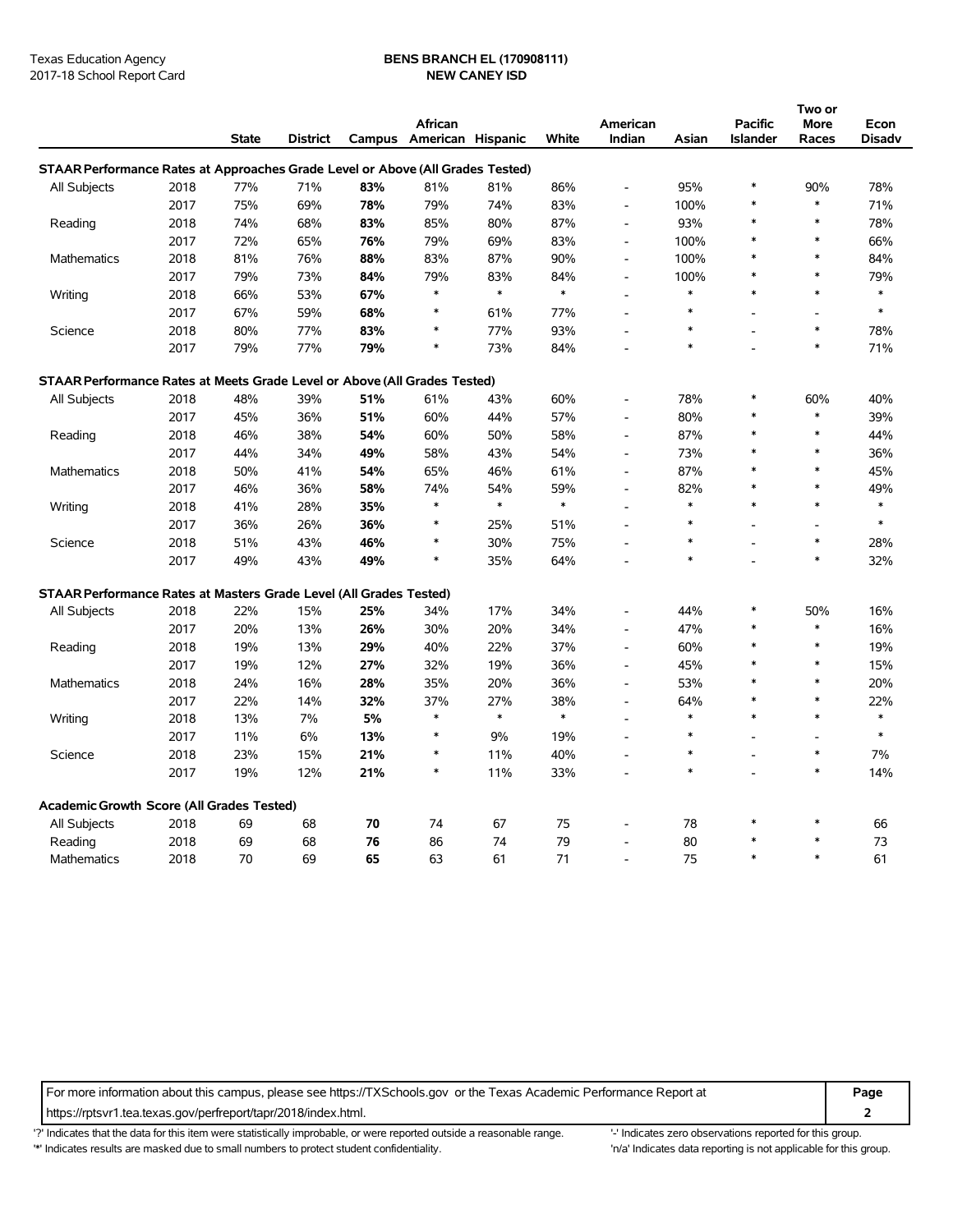# Texas Education Agency **BENS BRANCH EL (170908111)**<br>2017-18 School Report Card **BENS BRANCH EL (170908111)**

|                                                                       |      |              |                 | African                  |        |     | American |        |        | <b>Pacific</b>  | Two or<br><b>More</b>    | Econ          |
|-----------------------------------------------------------------------|------|--------------|-----------------|--------------------------|--------|-----|----------|--------|--------|-----------------|--------------------------|---------------|
|                                                                       |      | <b>State</b> | <b>District</b> | Campus American Hispanic |        |     | White    | Indian | Asian  | <b>Islander</b> | Races                    | <b>Disadv</b> |
| Progress of Prior-Year Non-Proficient Students                        |      |              |                 |                          |        |     |          |        |        |                 |                          |               |
| Sum of Grades 4-8                                                     |      |              |                 |                          |        |     |          |        |        |                 |                          |               |
| Reading                                                               | 2018 | 38%          | 37%             | 49%                      | $\ast$ | 56% | $\ast$   |        |        |                 |                          | 48%           |
|                                                                       | 2017 | 35%          | 33%             | 33%                      | ∗      | 31% | 40%      |        |        |                 | $\overline{\phantom{a}}$ | 26%           |
| Mathematics                                                           | 2018 | 47%          | 47%             | 48%                      | ∗      | 58% | $\ast$   |        |        |                 |                          | 52%           |
|                                                                       | 2017 | 43%          | 43%             | 28%                      | ∗      | 32% | $\ast$   |        | $\ast$ |                 |                          | 31%           |
| <b>Students Success Initiative</b>                                    |      |              |                 |                          |        |     |          |        |        |                 |                          |               |
| <b>Grade 5 Reading</b>                                                |      |              |                 |                          |        |     |          |        |        |                 |                          |               |
| Students Meeting Approaches Grade Level on First STAAR Administration |      |              |                 |                          |        |     |          |        |        |                 |                          |               |
|                                                                       | 2018 | 79%          | 75%             | 83%                      | ∗      | 82% | 79%      |        | 100%   |                 |                          | 79%           |
| <b>Students Requiring Accelerated Instruction</b>                     |      |              |                 |                          |        |     |          |        |        |                 |                          |               |
|                                                                       | 2018 | 21%          | 25%             | 17%                      | ∗      | 18% | 21%      |        | ∗      |                 | ∗                        | 21%           |
| <b>STAAR Cumulative Met Standard</b>                                  |      |              |                 |                          |        |     |          |        |        |                 |                          |               |
|                                                                       | 2018 | 84%          | 81%             | 89%                      | ∗      | 88% | 87%      |        | 100%   |                 | *                        | 87%           |
| <b>Grade 5 Mathematics</b>                                            |      |              |                 |                          |        |     |          |        |        |                 |                          |               |
| Students Meeting Approaches Grade Level on First STAAR Administration |      |              |                 |                          |        |     |          |        |        |                 |                          |               |
|                                                                       | 2018 | 85%          | 79%             | 84%                      | ∗      | 82% | 84%      |        | 100%   |                 | *                        | 80%           |
| <b>Students Requiring Accelerated Instruction</b>                     |      |              |                 |                          |        |     |          |        |        |                 |                          |               |
|                                                                       | 2018 | 15%          | 21%             | 16%                      | $\ast$ | 18% | 16%      |        | *      |                 | *                        | 20%           |
| <b>STAAR Cumulative Met Standard</b>                                  |      |              |                 |                          |        |     |          |        |        |                 |                          |               |
|                                                                       | 2018 | 90%          | 86%             | 90%                      | ∗      | 91% | 89%      |        | 100%   |                 | ∗                        | 88%           |

For more information about this campus, please see https://TXSchools.gov or the Texas Academic Performance Report at **Page** https://rptsvr1.tea.texas.gov/perfreport/tapr/2018/index.html. **3**

'?' Indicates that the data for this item were statistically improbable, or were reported outside a reasonable range. "Indicates zero observations reported for this group. '\*' Indicates results are masked due to small numbers to protect student confidentiality. 
"n/a' Indicates data reporting is not applicable for this group.